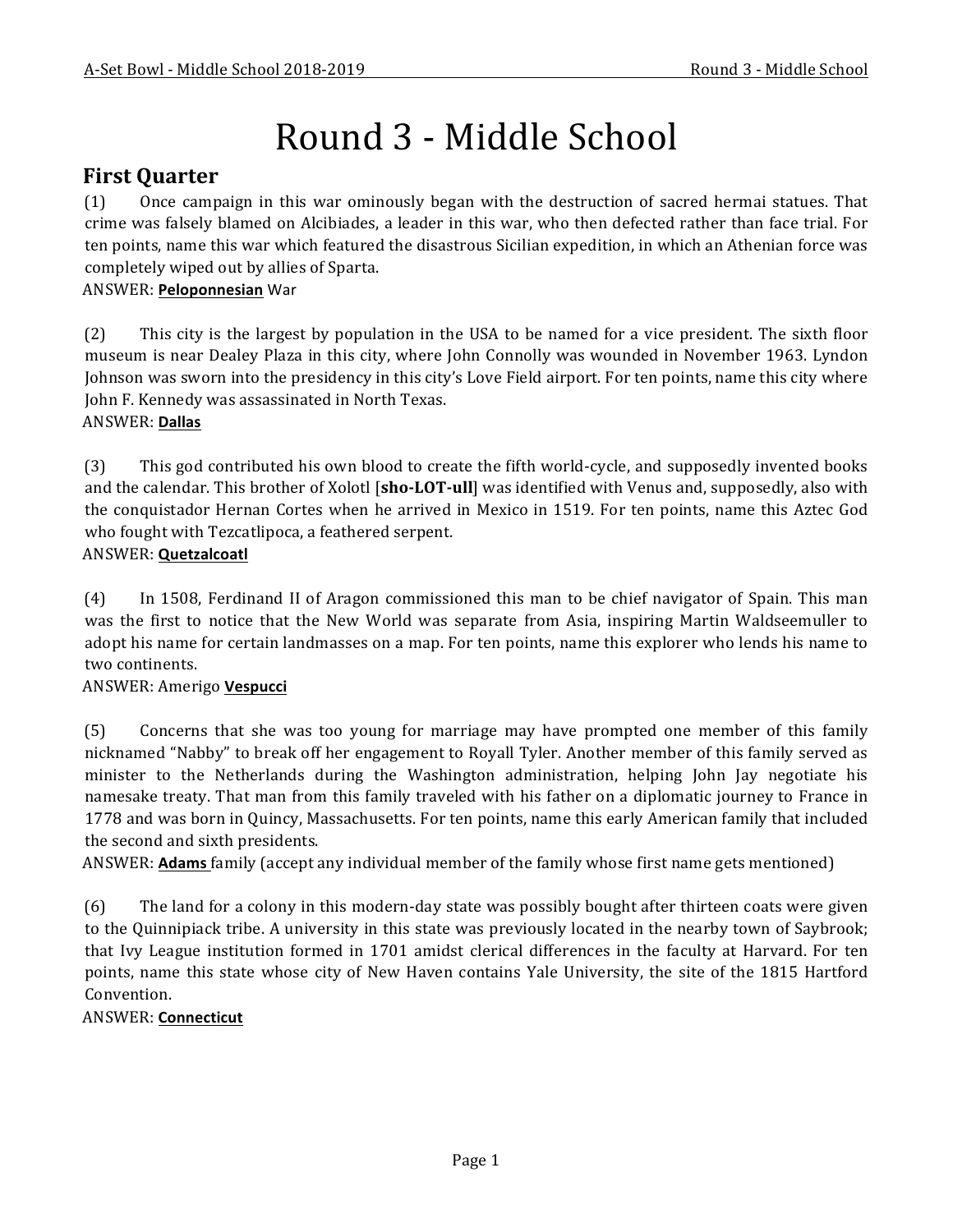(7) Cosimo de Medici bought a famous bronze statue made by these people depicting a chimera. The prevalence of horse figurines in the Villanovan culture suggests their importance to these people, who lived in cities like Tarquinia and Veii. Present-day Umbria and Tuscany were home to, for ten points, what Italian people who fought a series of wars with ancient Rome?

#### ANSWER: **Etruscan**s

(8) A precursor to this object used by FDR was called Sacred Cow. Mark Tillman once controlled this object, which one man was forced to use after giving a speech at an elementary school in Sarasota, Florida. Golden livery in this object was designed with the help of Jackie Kennedy. John F. Kennedy's body was taken to Washington D.C. on, for ten points, what aircraft that transports the President? ANSWER: **Air Force One**

# **Second Quarter**

(1) This empire appointed farbins to rule over conquered lands and referred to its territories as the "Twelve Doors." This empire's victory at the 13th century Battle of Kirina over Sumanguru allowed this empire to rule much of West Africa. Sankore University became a madrassa under, for ten points, what west African empire that was eventually supplanted by the Songhai and was once ruled by Mansa Musa? ANSWER: **Mali** Empire

BONUS: The modern country of Mali was colonized by this European colonial power, whose African colonies also included Algeria and Togo. ANSWER: **France**

(2) Calamity Jane was buried next to Wild Bill Hickok in a town in this state, where Hickok was shot known as Deadwood. Motorcyclists have for years gathered in this state's town of Sturgis in its Black Hills. This state's most famous landmark was designed by Gutzon Borglum, and contains sculptures of four presidents. For ten points, name this home state of Mount Rushmore and Senator Tom Daschle who represented constituents in cities like Rapid City and Pierre.

#### ANSWER: **South Dakota**

BONUS: Another South Dakota native was Tom Brokaw who for decades hosted the nightly news on which US television network, before being succeeded by Brian Williams and Lester Holt? ANSWER: **NBC**

(3) One ruler of this country developed the zemstvo system of local government and secured the independence of Bulgaria from the Ottoman Empire. The People's Will assassinated a head of state of this country who freed the serfs. For ten points, name this country led by Alexander II and other tsars including Peter the Great and Nicholas II.

# ANSWER: **Russia**

BONUS: Alexander II was assassinated in this city, which was formerly known as Leningrad during the  $20<sup>th</sup>$ century.

#### ANSWER: **St. Petersburg**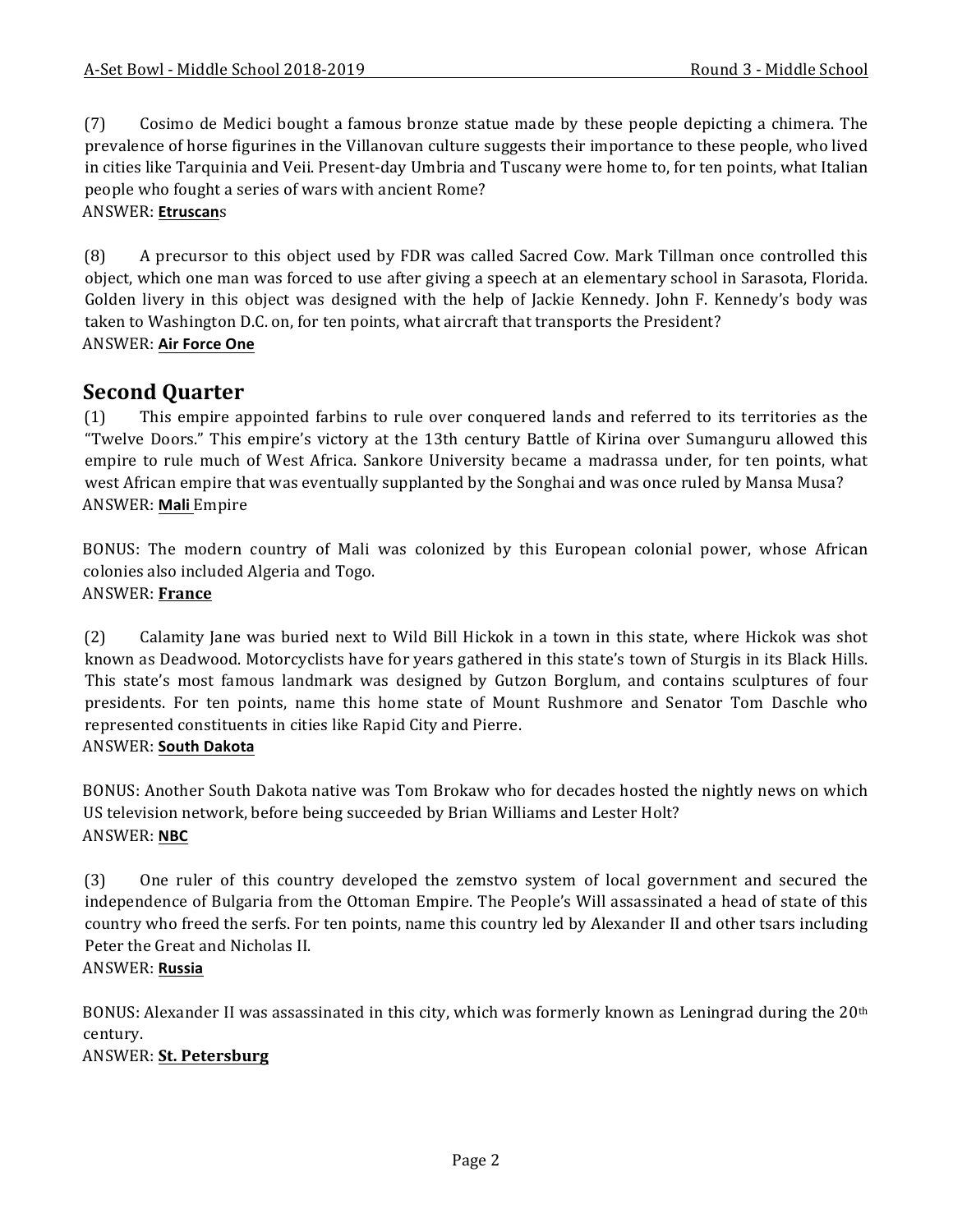(4) George Moscone was a mayor of this city who was assassinated together with Harvey Milk, its first openly gay elected public official. This city is where the American Indian Movement occupied an island in its bay that had served as a prison. For ten points, name this city whose historical landmarks include Ghirardelli Square, Fisherman's Wharf, and Alcatraz.

## ANSWER: **San Francisco**

BONUS: Gavin Newsom, a former mayor of San Francisco was elected in 2016 to what other position? ANSWER: **Governor of California** (prompt on partial answer)

(5) This man lost credibility during the Daily Telegraph affair, in which he was criticized for describing the English as "mad as March hares." During the July Crisis, this man sent a series of telegraphs to his cousin, Nicholas II, in an attempt to avoid the mobilization of their armies. For ten points, name this German Kaiser who ruled during World War I.

ANSWER: **Wilhelm II** (prompt on Wilhelm)

BONUS: Wilhelm II later went into exile in this neighboring country which was neutral in World War I but was conquered by Germany in the early stages of World War II. ANSWER: **Netherlands** (accept **Holland**)

(6) Under the Natives Resettlement Act of 1954, this country's government forced evictions in suburbs like Sophiatown. Many Indian laborers came on 25-year fixed contracts to this country's city of Durban. This country's province of Gauteng is home to the city of Vereeniging and a monument commemorating a group that engaged in the Great Trek. For ten points, name this country where Dutch settlers fought the British in the Boer Wars.

#### ANSWER: **South Africa**

BONUS: The Treaty of Vereeniging, ending the Second Boer War, was signed at the Melrose House in this other city in Gauteng province. This city, north of Johannesburg, is one of South Africa's three capital cities along with Cape Town and Bloemfontein.

#### ANSWER: **Pretoria**

(7) Walter Stewart conspired to kill a king of this name, and another king with this name took power after the Battle of Sauchieburn but lost the Battle of Flodden. The Glorious Revolution replaced a king of this name with William III. A king with this name faced the Gunpowder Plot and united the thrones of England and Scotland. For ten points, Queen Elizabeth I was succeeded by a king with what name?

ANSWER: **James** (accept, but do not reveal, James I of Aragon; accept James I of Scotland after "Walter"; accept **James** IV of Scotland after "Sauchieburn"; accept **James** II of England after "Glorious"; accept **James** I of England after "Gunpowder")

BONUS: The Consulate of the Sea was established in the 13th century in this Spanish kingdom under the rule of its James I. Later rulers of this monarchy included Ferdinand II, husband of Isabella of Castile. ANSWER: **Aragon**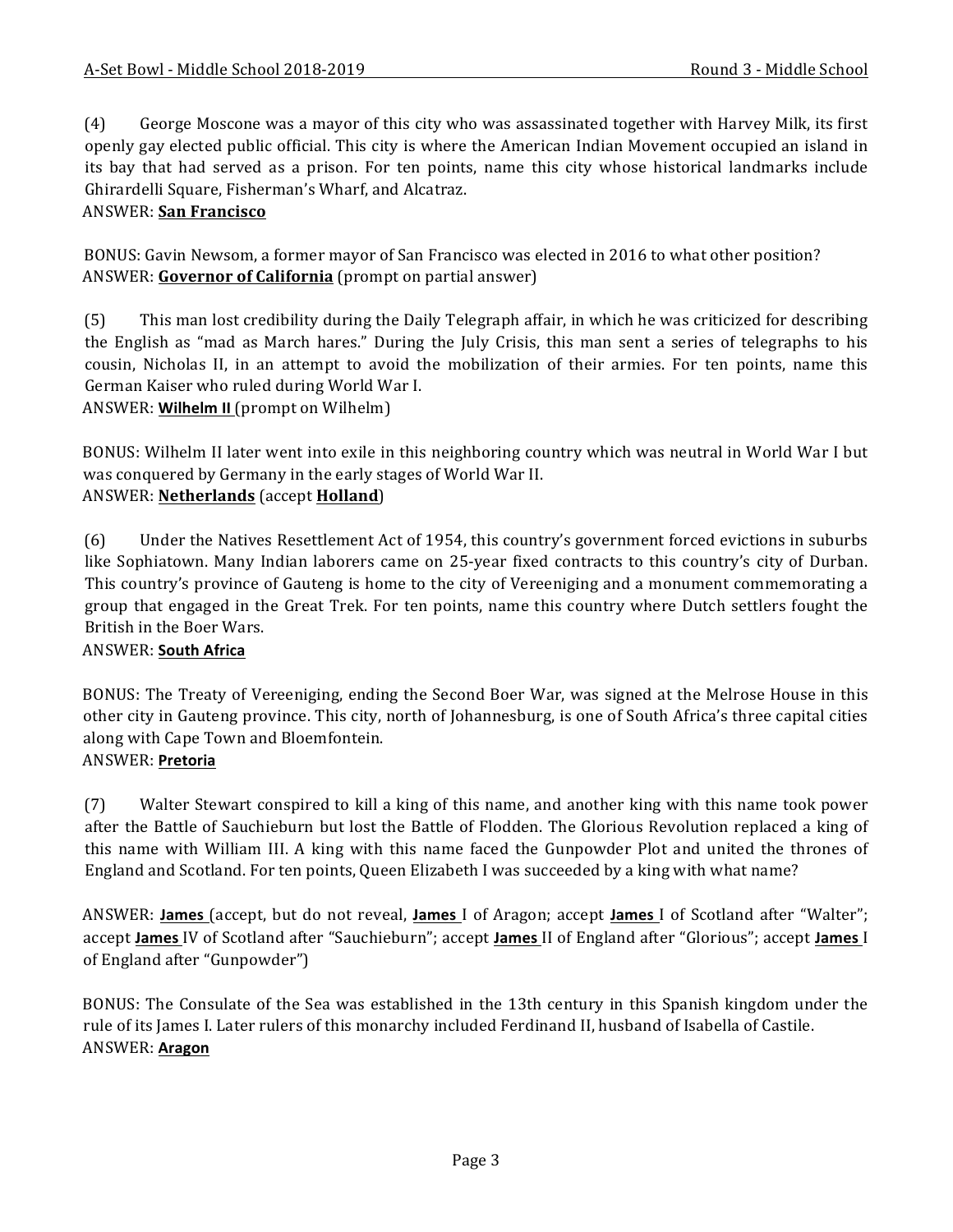(8) The historical fiction novel The Last Full Measure by Jeff Shaara ends a trilogy about this war that began with his father's more famous work, The Killer Angels. Another story about this war describes Peyton Farquhar's hanging at Owl Creek and was written by Ambrose Bierce. Stephen Crane's The Red *Badge of Courage* describes Henry Fleming fighting in, for ten points, what war for the Union? ANSWER: American **Civil** War

BONUS: Another Ambrose Bierce work set in the Civil War is the short story Chickamauga about a young child's horrifying experience in that battle. In what state is that story set? ANSWER: **Georgia**

# **Third Quarter** The categories are ...

1. Mormons 2. The Polish Military 3. Malaysia

#### **Mormons**

Name the...

(1) Modern-day state where the LDS Church has been headquartered since the mid-19th century.

### ANSWER: **Utah**

(2) Founder of the LDS church who was killed with his brother Hyrum by a mob in 1844.

ANSWER: Joseph **Smith**

(3) State where those brothers were killed in Carthage after fleeing its town of Nauvoo.

ANSWER: **Illinois**

(4) Man who took over church leadership from the slain founder, the namesake of a Mormon university.

ANSWER: Brigham **Young** (prompt on BYU)

(5) US President who sent federal troops to replace that man as territorial governor, launching the "Mormon War" of the 1850's.

#### ANSWER: James **Buchanan**

(6) Hit Broadway musical about the LDS Church that premiered in 2011.

ANSWER: The **Book of Mormon**

# **The Polish Military**

The Polish Military....

(1) Was overwhelmed by the Blitzkrieg at the start of what war?

# ANSWER: **World War II**

(2) Lifted a 1683 siege of what Austrian capital city after the arrival of Jan III Sobieski's hussars?

# ANSWER: **Vienna**

(3) Sought to prevent the country's partitioning by what "great" tsarina of Russia?

ANSWER: Catherine the Great (accept Catherine II)

(4) Defeated what Germanic crusading order at the 1410 Battle of Grunwald?

# ANSWER: **Teutonic Knights** (or the **Teutonic Order**)

(5) Faced the Khmelnytsky Uprising against what horseriding people based near the Don river? ANSWER: **Cossack**s

(6) Had its officers targeted and buried in a mass grave in a forest in what 1940 massacre by the NKVD? ANSWER: Katyn Forest massacre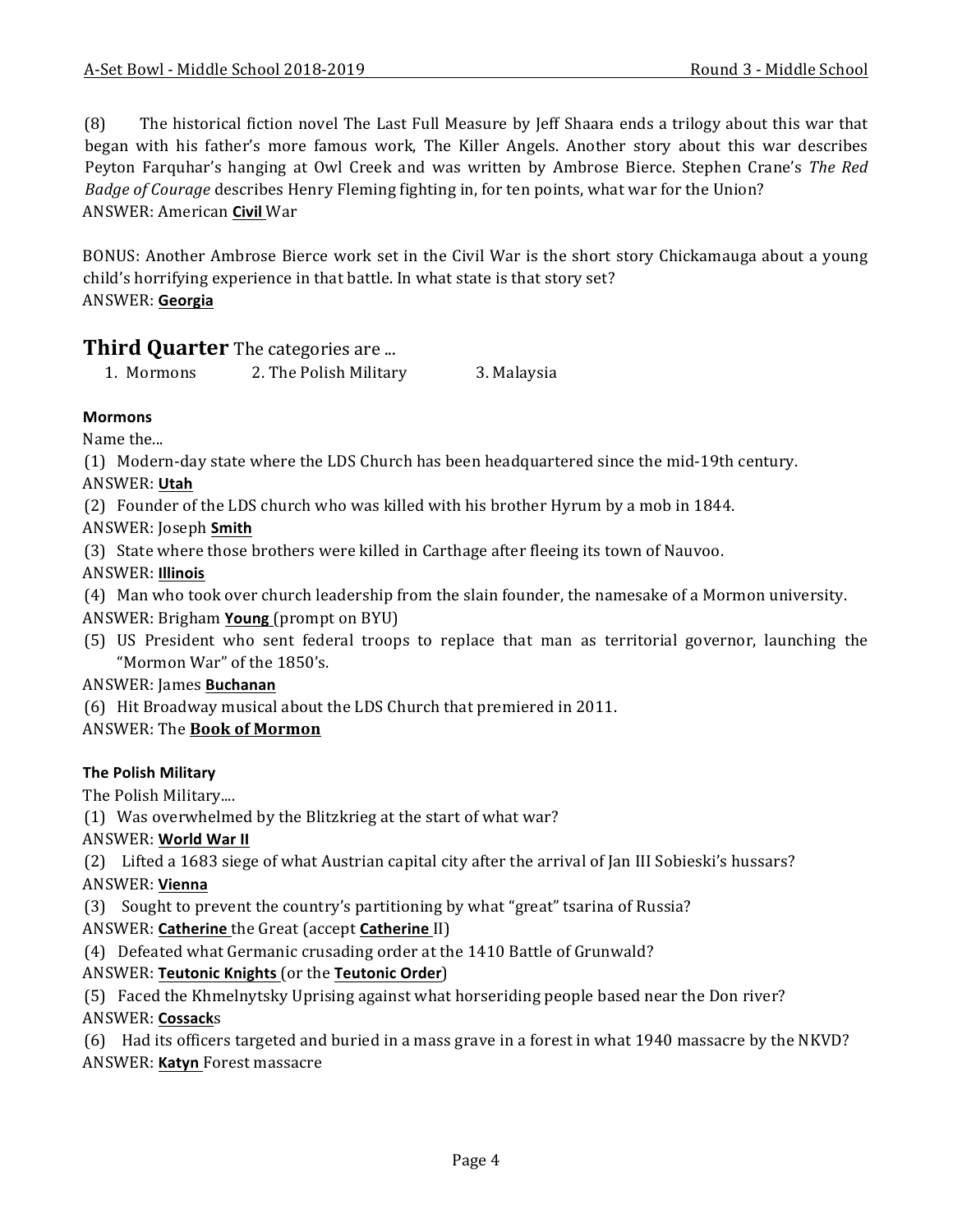#### **Malaysia**

Name the...

(1) Malaysian capital city, which was captured by Japan in January 1942.

#### ANSWER: **Kuala Lumpur**

(2) Island country and city-state that was expelled from the Federation of Malaysia in 1965.

#### ANSWER: **Singapore**

(3) Country to its immediate north on the Malay Peninsula that Malaysia has fought terrorism with.

#### ANSWER: **Thailand**

(4) Island on which Malaysia borders Brunei, the former site of the Kingdom of Sarawak.

# ANSWER: **Borneo**

(5) State-owned Malaysian oil company whose headquarters are in a namesake pair of 88-floor towers ANSWER: **Petronas** (accept **Petronas** Towers)

(6) Term for the period from 1948-1960 in which British forces fought insurgent Malaysian guerrillas; it wasn't called a war for insurance purposes.

ANSWER: Malayan **Emergency**

# **Fourth Quarter**

(1) **This battle's losers failed to retreat to Gloucester Point and lost their supply line following the destruction of Thomas Graves' fleet. In the aftermath of this battle, Charles O'Hara was told to give his sword to (+) Benjamin Lincoln as the tune "The World Turned Upside Down" played. The Comte de Rochambeau helped trap a British (\*)** force in, for ten points, what decisive battle of the Revolutionary War where Cornwallis surrendered?

ANSWER: Battle of **Yorktown**

(2) **. In this country's settlement of Russell, the chopping down of a pole holding the Union Jack instigated an 1845 war in which Hone Heke** (pr. HOH-nay HAY-kay) **fought.** (+) Another conflict in **this country began after they started to acquire muskets. Polynesian settlement of this country led to the extinction of the moa birds.** (\*) The Maori fought the British and each other in, for ten points, what country where the British founded cities like Wellington? ANSWER: **New Zealand**

(3) **This monarch, who appointed Charles de Calonne as Finance Minister two years after** dismissing (+) Jacques Necker, reversed the Edict of Fontainebleau to grant religious freedom in the **Edict of Versailles. Members of the (\*)** Third Estate united in a tennis court during the reign of, for ten points, what French king who married Marie Antoinette and was guillotined in the French Revolution? ANSWER: Louis XVI [16] (prompt on Louis)

(4) **A** theorem regarding this process demonstrated that its cannot satisfy all three criteria of **non-dictatorship, independence of irrelevant alternatives, and Pareto efficiency; that theorem <u>about this process is (+)</u> Arrow's Impossibility Theorem. A method of running this process is named for Condorcet.** Cenrut (\*). For ten points, name this civic process in which individual preferences are counted to determine an outcome, like choosing a Congressperson.

ANSWER: **voting** systems (accept **elections** and other equivalents; accept word forms)